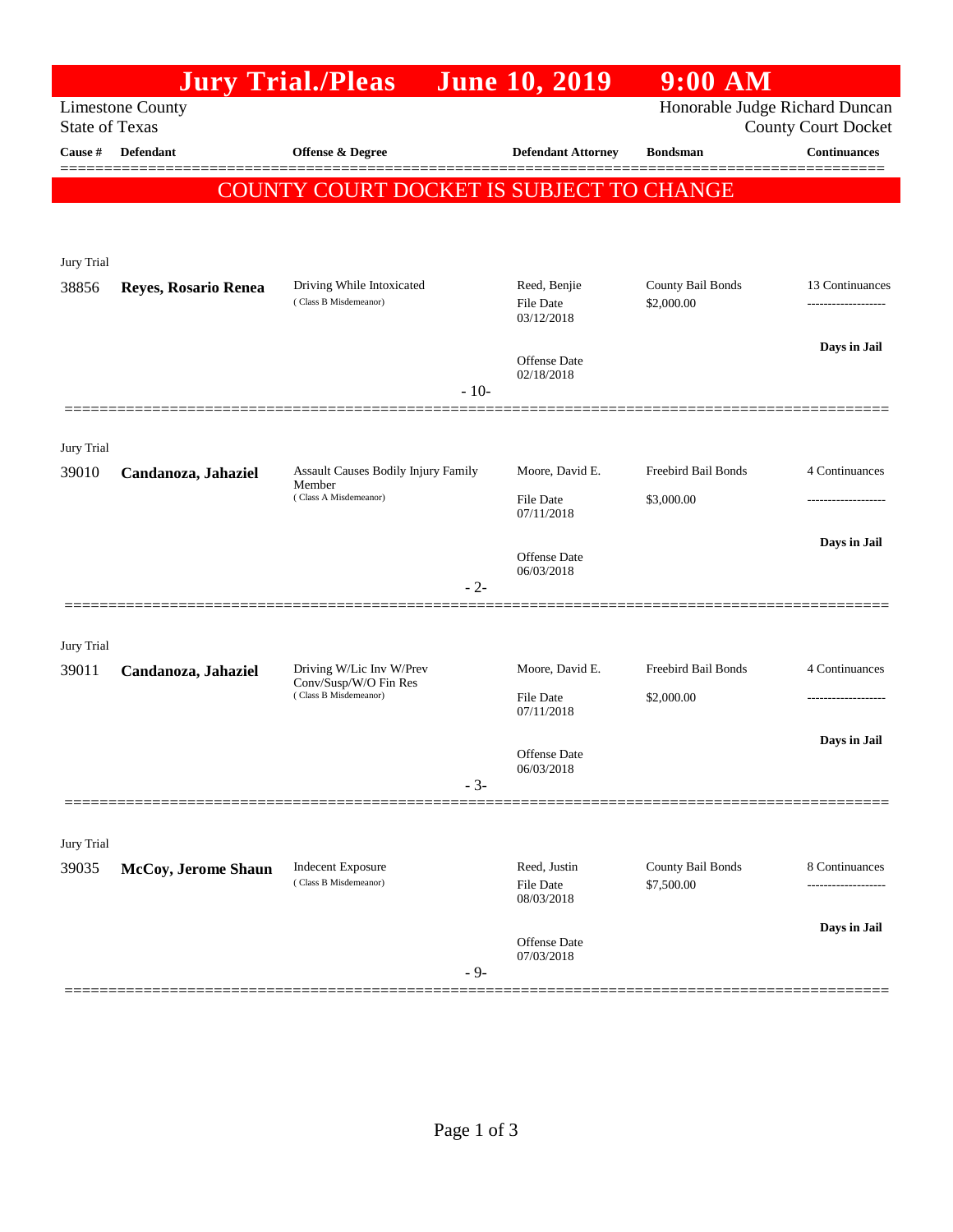|                                                                                                                  |                                       | <b>Jury Trial./Pleas</b>                      |        | <b>June 10, 2019</b>           | $9:00$ AM                       |                                     |
|------------------------------------------------------------------------------------------------------------------|---------------------------------------|-----------------------------------------------|--------|--------------------------------|---------------------------------|-------------------------------------|
| Honorable Judge Richard Duncan<br><b>Limestone County</b><br><b>County Court Docket</b><br><b>State of Texas</b> |                                       |                                               |        |                                |                                 |                                     |
| Cause #                                                                                                          | Defendant                             | <b>Offense &amp; Degree</b>                   |        | <b>Defendant Attorney</b>      | <b>Bondsman</b>                 | <b>Continuances</b>                 |
|                                                                                                                  |                                       | COUNTY COURT DOCKET IS SUBJECT TO CHANGE      |        |                                |                                 |                                     |
|                                                                                                                  |                                       |                                               |        |                                |                                 |                                     |
| Jury Trial                                                                                                       |                                       |                                               |        |                                |                                 |                                     |
| 39110                                                                                                            | Jiminez, Melissa Ann                  | Poss Cs Pg $3 < 28g$<br>(Class A Misdemeanor) |        | Reed, Justin<br>File Date      | County Bail Bonds<br>\$2,000.00 | 6 Continuances<br>----------------- |
|                                                                                                                  |                                       |                                               |        | 10/10/2018                     |                                 |                                     |
|                                                                                                                  |                                       |                                               |        | Offense Date                   |                                 | Days in Jail                        |
|                                                                                                                  |                                       |                                               | $-6-$  | 09/19/2018                     |                                 |                                     |
|                                                                                                                  |                                       |                                               |        |                                |                                 |                                     |
| Jury Trial<br>39111                                                                                              | Jiminez, Melissa Ann                  | Poss Dangerous Drug                           |        | Reed, Justin                   | County Bail Bonds               | 6 Continuances                      |
|                                                                                                                  |                                       | (Class A Misdemeanor)                         |        | File Date<br>10/10/2018        | \$2,000.00                      | .                                   |
|                                                                                                                  |                                       |                                               |        | Offense Date                   |                                 | Days in Jail                        |
|                                                                                                                  |                                       |                                               | - 7-   | 09/19/2018                     |                                 |                                     |
|                                                                                                                  |                                       |                                               |        |                                |                                 |                                     |
| Jury Trial                                                                                                       |                                       |                                               |        |                                |                                 |                                     |
| 39179                                                                                                            | Kutscherousky,<br><b>Jordyn James</b> | Driving While Intoxicated                     |        | Reed, Justin                   | Reed, Justin                    | 3 Continuances                      |
|                                                                                                                  |                                       | (Class B Misdemeanor)                         |        | <b>File Date</b><br>12/18/2018 | \$2,500.00                      |                                     |
|                                                                                                                  |                                       |                                               |        | <b>Offense</b> Date            |                                 | Days in Jail                        |
|                                                                                                                  |                                       |                                               | $-8-$  | 07/05/2018                     |                                 |                                     |
|                                                                                                                  |                                       |                                               |        |                                |                                 |                                     |
| Jury Trial                                                                                                       |                                       |                                               |        |                                |                                 |                                     |
| 39204                                                                                                            | Spencer, Brianna<br><b>Nicole</b>     | Assault Cause Bodily Inj.                     |        | Burkeen, Daniel                | Freebird Bail Bonds             | 3 Continuances                      |
|                                                                                                                  |                                       | (Class A Misdemeanor)                         |        | File Date<br>12/28/2018        | \$3,000.00                      |                                     |
|                                                                                                                  |                                       |                                               |        | Offense Date                   |                                 | Days in Jail                        |
|                                                                                                                  |                                       |                                               | $-11-$ | 10/28/2018                     |                                 |                                     |
|                                                                                                                  |                                       |                                               |        |                                |                                 |                                     |